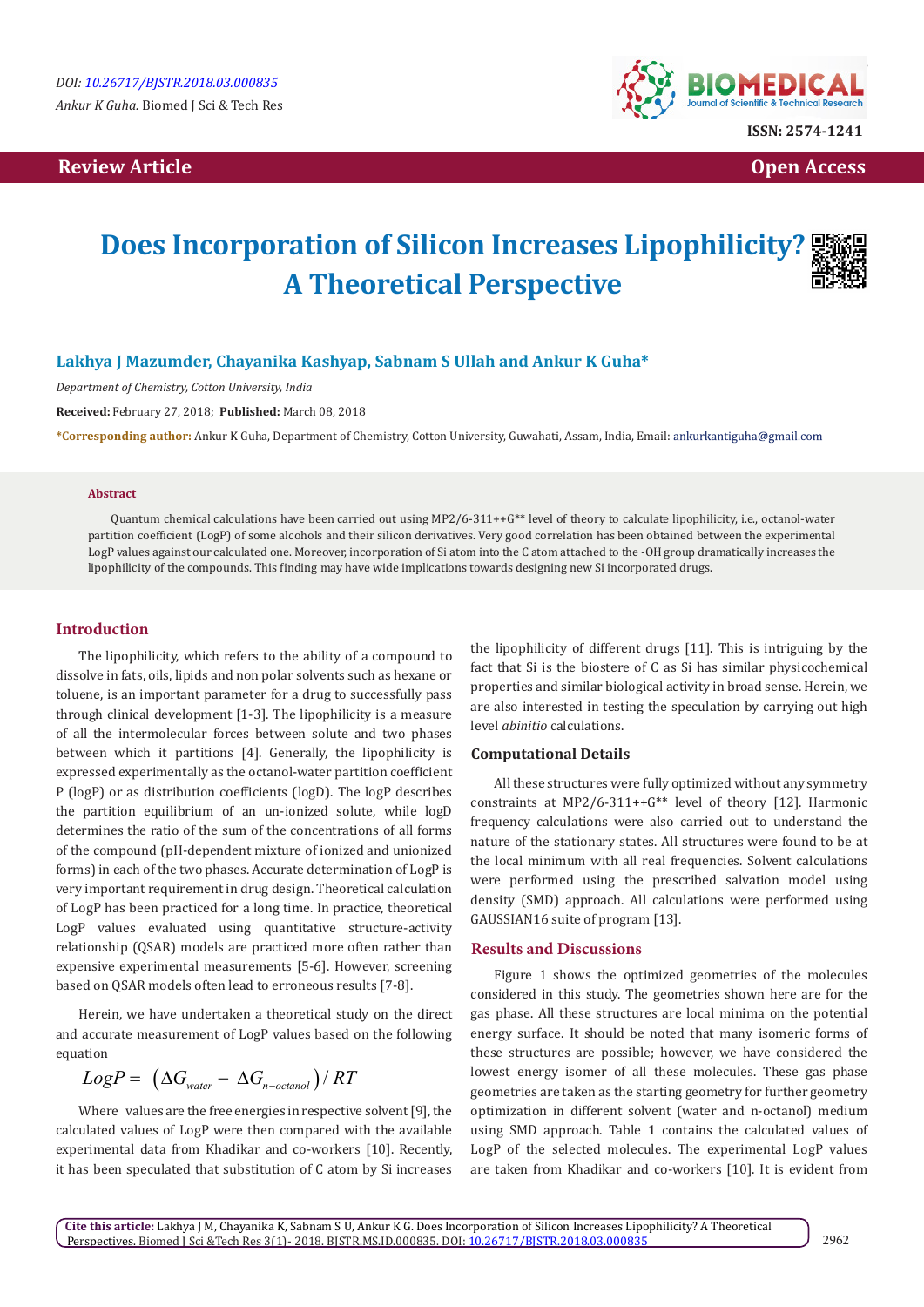Table 1 that the values calculated with MP2/6-311++G\*\* level of theory lies between -0.3 to 3.3 and follows a similar trend as the experimental values. However, the magnitudes of calculated values are different from the experimental one. We, therefore, adopted regression analysis between the calculated and experimental LogP values. Figure 2 shows the plot of the regression analysis. It is

evident from Figure 2 that there is a very good correlation between the calculated and experimental values with regression coefficient,  $R^2$  = 0.97. Interestingly, incorporation of Si atom into the alcohols dramatically increases the LogP value which is consistent with the recent speculation.



Figure 1: Local minimum structures of the investigated molecules calculated at MP2/6-311++G\*\* level of theory.



Figure 2: Correlation plot between the experimental and calculated LogP values.

#### **Table 1:** MP2/6-311++G\*\* calculated values of LogP.

| Molecule       | LogP       |                |
|----------------|------------|----------------|
|                | Calculated | Experimental10 |
| Methanol       | $-0.317$   | $-0.764$       |
| Silanol        | 0.359      |                |
| Ethanol        | 0.400      | $-0.235$       |
| Methyl silanol | 0.805      |                |
| Propanol       | 1 1 2 1    | 0.294          |

| Ethyl silanol  | 1.164 |       |
|----------------|-------|-------|
| Butanol        | 2412  | 0.823 |
| Propyl silanol | 3.311 |       |

# **Conclusion**

Abinitio calculations at MP2/6-311++G\*\* level of theory has been carried out for the theoretical calculation of lipophilicity parameter LogP. A nice linear correlation has been obtained for the set of alcohols studied in this work. The most important outcome of